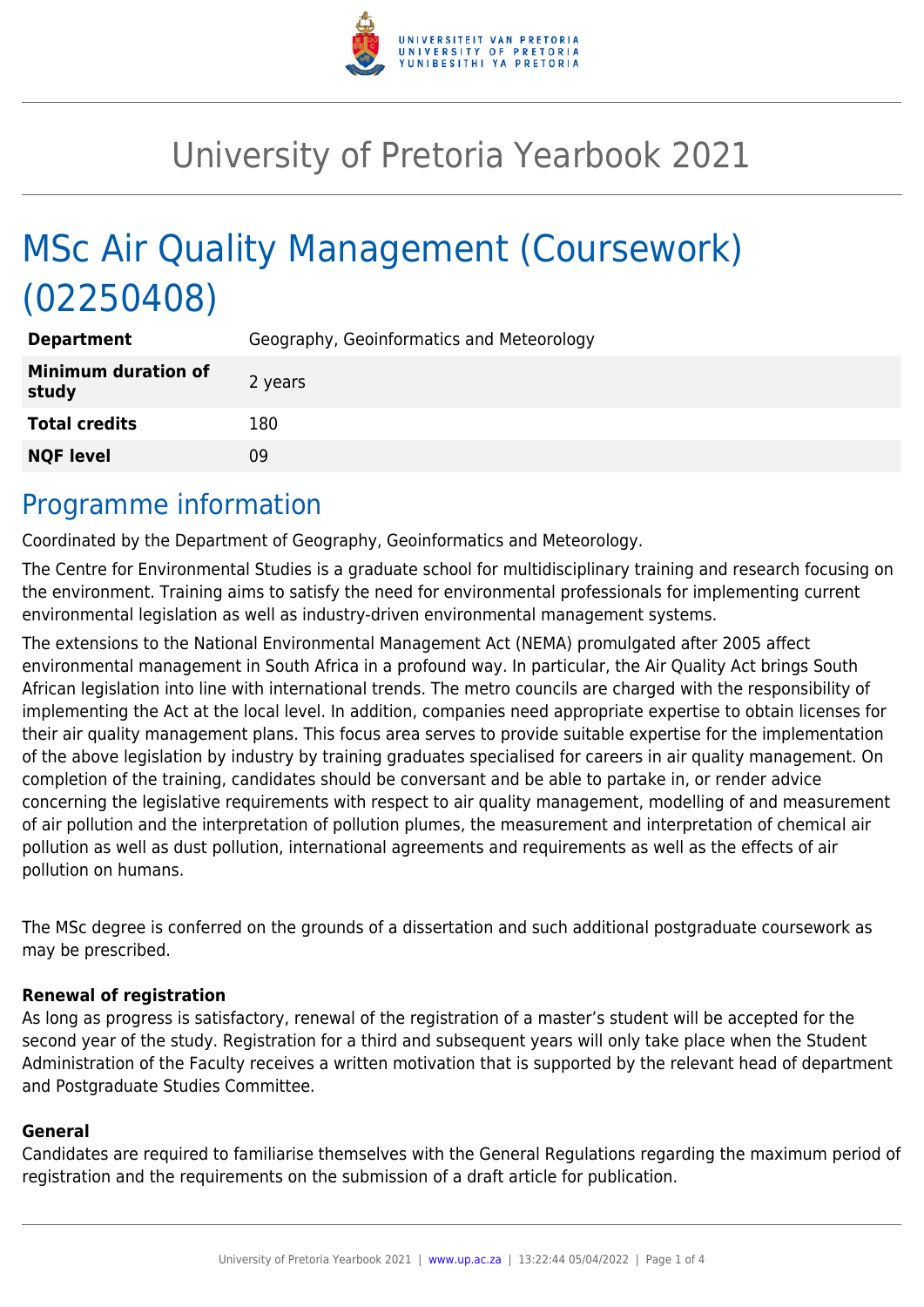

## Admission requirements

- 1. Relevant BScHons degree with mathematics and chemistry passed at first-year level **or** relevant four-year BSc degree with mathematics and chemistry passed at first-year level
- 2. A weighted average of at least 65% at honours or final-year level
- 3. An admission examination may be required
- 4. A CV with contactable references may be required

Note: Additional modules may be required in order to reach the desired standard

## Additional requirements

Candidates must demonstrate proficiency in the English language up to the level required by either the TOEFL test [\(www.ets.org/toefl\)](http://www.ets.org/toefl) or the IELTS language proficiency test ([www.ielts.org](http://www.ielts.org)).

### Promotion to next study year

The progress of all master's candidates is monitored biannually by the supervisor and the postgraduate coordinator. A candidate's study may be terminated if the progress is unsatisfactory or if the candidate is unable to finish his/her studies during the prescribed period.

Subject to exceptions approved by the Dean, on recommendation of the relevant head of department, and where applicable, a student may not enter for the master's examination in the same module more than twice.

### Pass with distinction

The MSc degree is conferred with distinction to candidates who obtain a final average mark of at least 75% and a mark of at least 75% for the dissertation/mini-dissertation from each of the members of the examination panel. Where a member of the examination panel awards a mark of less than 75% for the dissertation/mini-dissertation, that member of the examination panel must offer, in writing, support for his/her decision, or indicate in writing that he/she supports the examination committee's decision to confer the degree with distinction.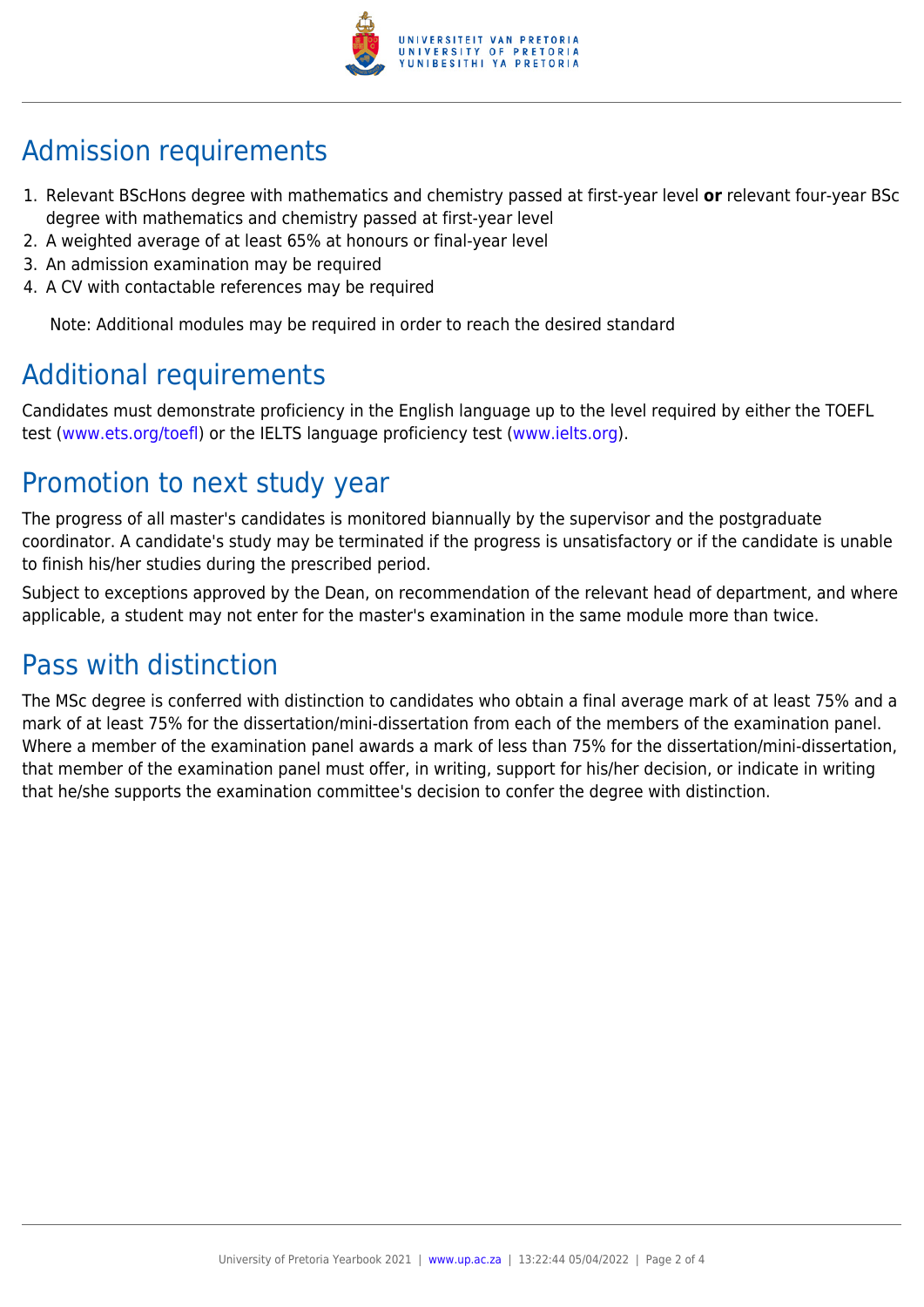

### Curriculum: Year 1

#### **Minimum credits: 180**

#### **Core modules**

[Boundary layer meteorology 811](https://www.up.ac.za/yearbooks/2021/modules/view/AQM 811) (AQM 811) - Credits: 15.00 [Atmospheric chemistry 812](https://www.up.ac.za/yearbooks/2021/modules/view/AQM 812) (AQM 812) - Credits: 15.00 [Atmospheric thermodynamics 813](https://www.up.ac.za/yearbooks/2021/modules/view/AQM 813) (AQM 813) - Credits: 15.00 [Air pollution: society and environment 814](https://www.up.ac.za/yearbooks/2021/modules/view/AQM 814) (AQM 814) - Credits: 15.00 [Environmental paradigms 810](https://www.up.ac.za/yearbooks/2021/modules/view/ENV 810) (ENV 810) - Credits: 15.00 [Environmental law 816](https://www.up.ac.za/yearbooks/2021/modules/view/ENV 816) (ENV 816) - Credits: 15.00 [Mini-dissertation 891](https://www.up.ac.za/yearbooks/2021/modules/view/ENV 891) (ENV 891) - Credits: 90.00